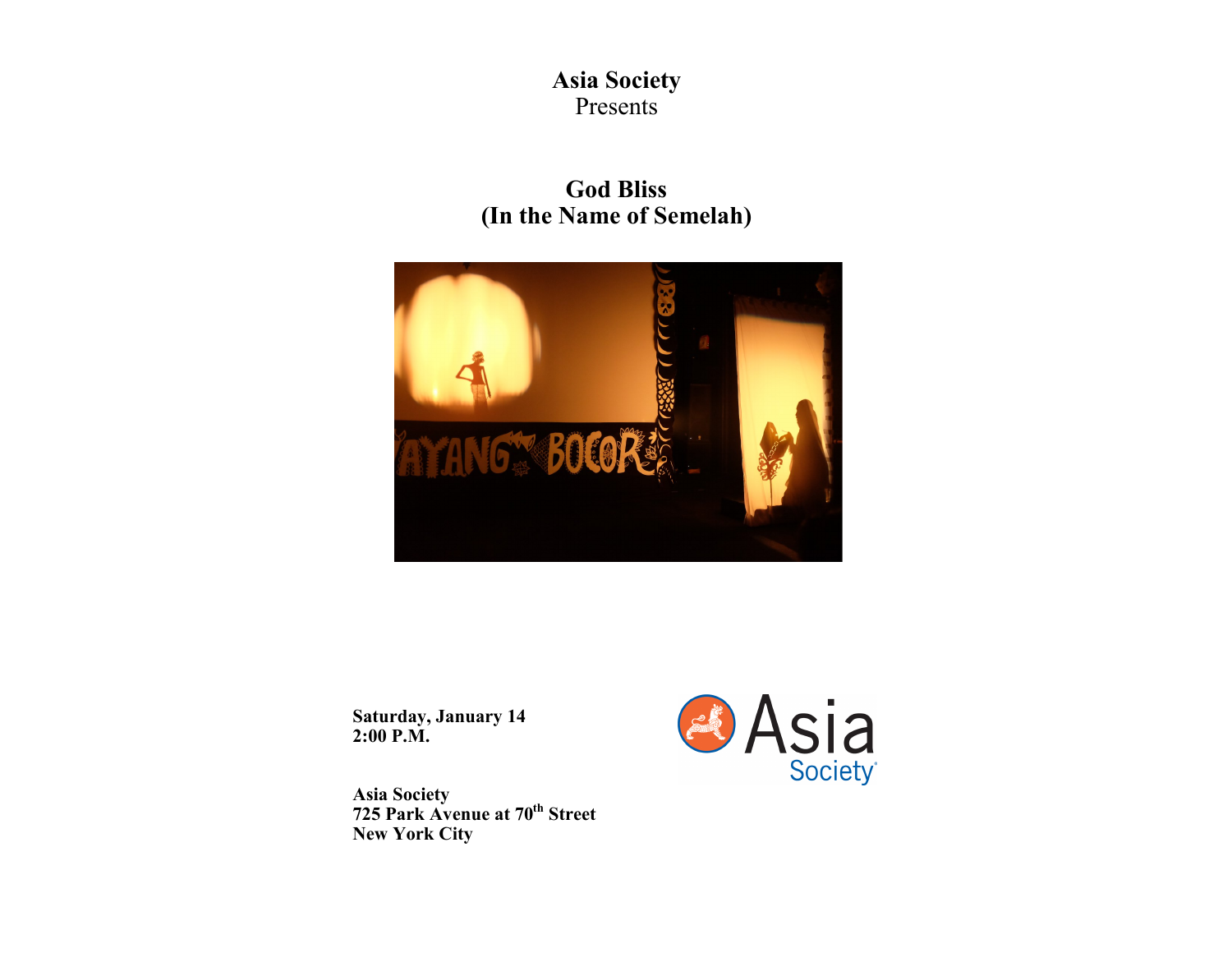*World Premiere God Bliss (In the Name of Semelah)*

Commissioned by Asia Society, as part of our ongoing program, *Creative Voices of Muslim Asia,* a multidisciplinary initiative using the arts as a springboard to understand the complexity of the many cultures included in the Muslim world. *Supported by the Doris Duke Foundation for Islamic Art.* With additional support from [Carolina Performing Arts](https://www.carolinaperformingarts.org/) at the University of North Carolina at Chapel Hill.

*Presented in New York as part of The Public Theater's [Under the Radar](http://www.publictheater.org/Programs--Events/Under-the-Radar-Festival/) [Festival.](http://www.publictheater.org/Programs--Events/Under-the-Radar-Festival/)*

Created by **Eko Nugroho Gunawan Maryanto,** writer and director **Banjar Tri Andaru Cahyo,** lighting designer **Ari Wulu,** music composer **Catur Kuncoro,** puppeteer **M. Arif Wijayanto,** actor and puppeteer **Y. Kusworo Bayu Aji**, stage manager and puppeteer **Febrianus Anggit Sudibyo**, stage crew and puppeteer **Octo Cornelius**, stage crew and puppeteer **Eri Kuswanto,** stage crew **Ratri Kartika Sari**, production manager

Asia Society is pleased to present the world premiere of *God Bliss* (*In the Name of Semelah)*, Eko Nugroho's newest work for Wayang Bocor, the contemporary theater company from Indonesia. This newly commissioned piece weaves together traditional elements of Indonesian *wayang* (shadow puppets) with live theater and scripts that cast a satiric view on contemporary topics. Nugroho is one of Indonesia's most provocative and original visual artists, known for his comic and incisive wit. His work incorporates elements of popular and traditional culture in a broad array of formats: paintings, murals, animation, zines, sculpture, embroidery and batik constructions, and theater and puppet performance.

"My work is very much informed by my background in street art, and I have always worked a lot in public space and with the local community," Nugroho says. "Many of the figures in my work, for instance, are masked in some way. In Java, the mask is a very symbolic part of traditional culture, and the tradition of shadow theatre has been an important influence for me."

### **About God Bliss:**

*God Bliss* (*In the Name of Semelah)* tells the tale of Islam's arrival in Java during a time of turmoil in the fifteenth century, when Islam became absorbed as a part of Javanese culture that also included elements of Hinduism,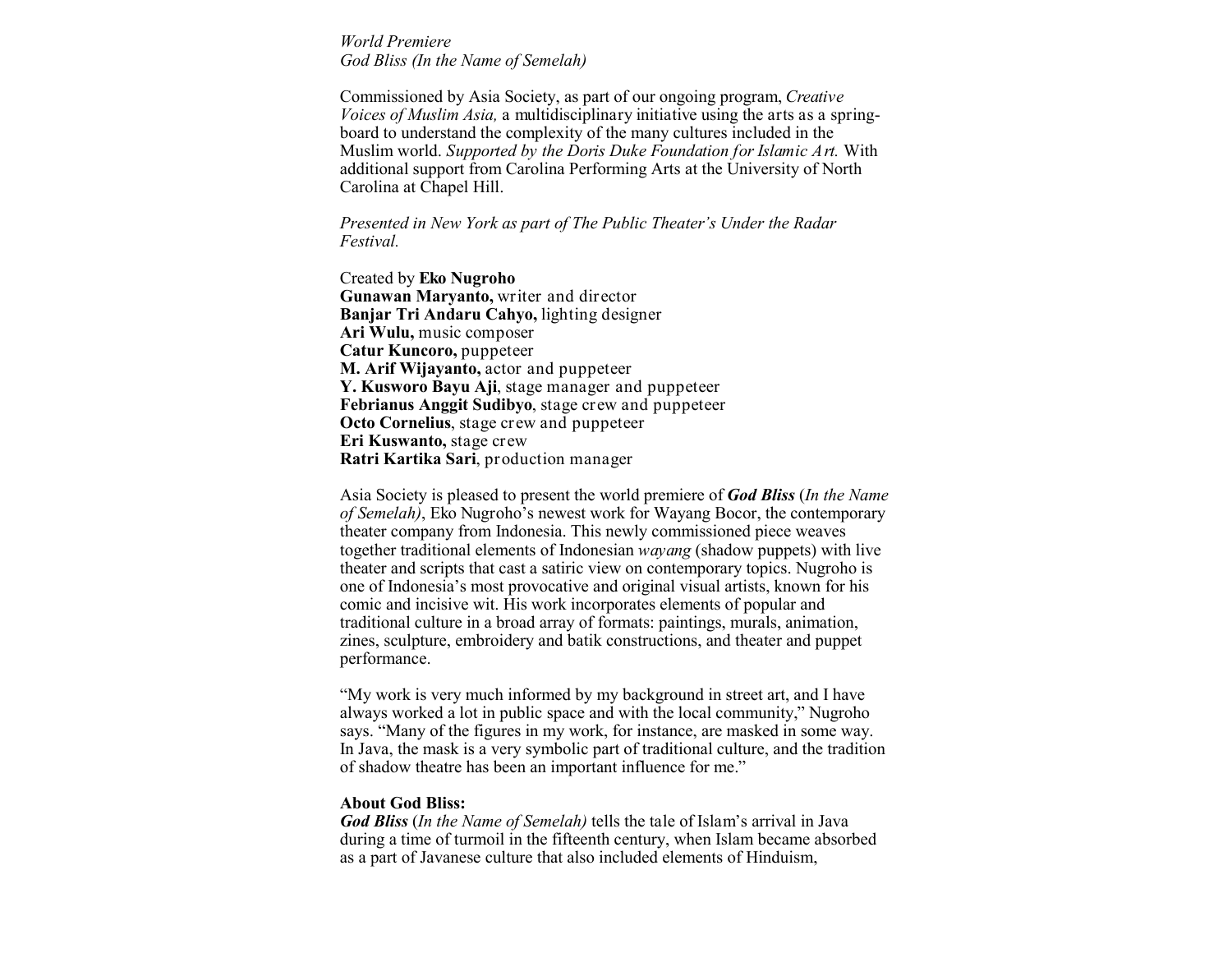Buddhism, and animism. At that time, the Hindu kingdom of Majapahit was slowly crumbling and there was a spiritual void. Hunger and poverty spread throughout the kingdom and society was in chaos. A series of natural calamities including earthquakes, volcanic eruptions, an out-of- season monsoon and a lunar eclipse were mystical portents that great change was imminent in Java.

Tonight's tale, imagined by **Eko Nugroho** and **Gunawan Maryanto**, is told through a contemporary lens. It begins in present times with a *selamatan*—a ritual communal meal where cooked foods are set on a mat in the center of the room, incense is lit and a prayer is intoned in which local saints, guardian spirits and Allah may be address—focused on mystical communion, spiritual sharing and calm reflection on the core Javanese value of social harmony. During the ritual we are transported to another era: the end of the Hindu Majapahit kingdom and a time of war with the Muslim kingdom of Demak. The wars of power terrorized the people. The nine saints (*wali songo*) come with a more peaceful message of Islam. They are adept at magic and meditation, and have the propensity to make themselves invisible. They spread Islam through peaceful means.

One Javanese man, named Sahid, clothed in black with his face covered, despairs of the inequity he sees in the world. He takes to stealing from the rich and giving to the poor. His father banishes him, ashamed that his son has become a thief. The villagers know him as Maling Aguna, the man who steals from the rich. One day he encounters a Muslim holy man, Sunan Bonang, one of the *wali songo*, the nine saints who brought Islam of peace and harmony to the people in Java. Maling Aguna does not know who he is and decides to rob him. As he tries to grab the golden walking stick from the old man, who disappears in front of him, then manifests himself into two people. He has powers that Maling Aguna has never seen before. The old man takes a handful of soil from the ground and turns it into gold. Maling Aguna understands that this reflects a universal truth that he has been seeking. He prostrates himself before the holy man and becomes his disciple, thereby becoming Sunan Kalijaga, one of the *wali songo*. Transformed, he is told by his master to stay in the forest by the river bank to meditate and guard the golden walking stick.

In his mediation, the mythological story of *Dewa Ruci* appears, in which Bima (one of the five Pandawa brothers from the Hindu *Mahabharata* epic) meets a miniature version of himself. *Dewa Ruci* tells Bima to enter through his ear, and there Bima learns the deeper meanings of life.

Nugroho experiments with the methods and symbols of traditional *wayang* in *God Bliss (In the Name of Semelah)*. The play opens as traditional shadow plays in Java do with the "tree of life" (Gunungan) puppet, which symbolizes the creation of the universe. Nugroho also makes use of the beloved Javanese clown figures Bagong, Gareng, and Petruk, who provide levity, while adding his own cast of characters—live actors in elaborate costumes and new, absurdist puppet characters—who interact with each other in front of and behind multiple screens. The new characters include some of Nugroho's signature half-human, half-machine creatures. With their smokestack heads,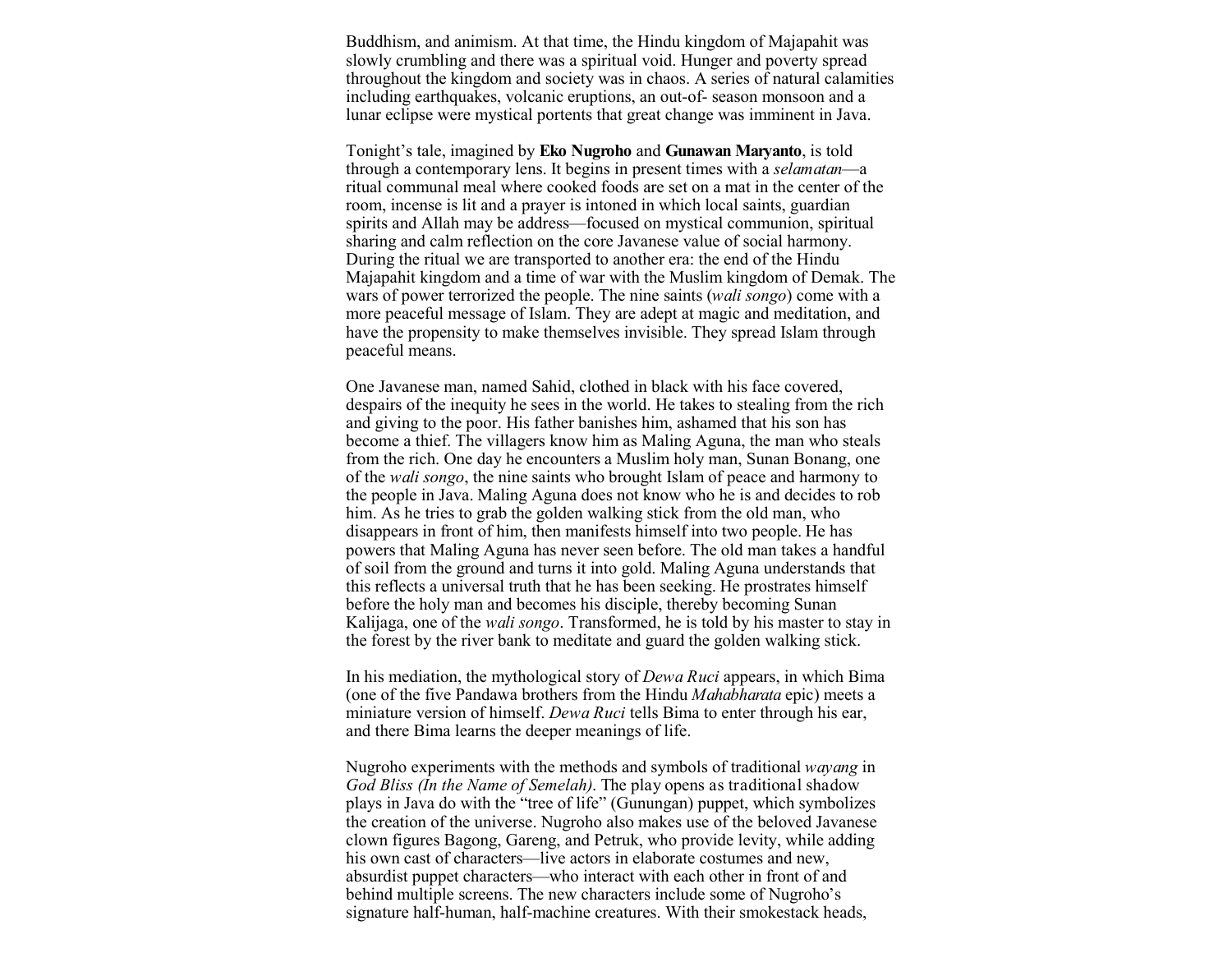arms ending in snarling animals, hands like pliers, and legs with wheels, they symbolize human identity distorted by outside influences. A pre-recorded score by composer **Ishari Sahida** uses various forms of Indonesian percussion including Javanese *gamelan*. At the heart of this art form—as in so many others Nugroho has explored—are the collaborative efforts of a community of talented people: playwrights, musicians, directors, dancers, stage managers, artists, and traditional artisans.

#### **About Wayang Bocor:**

Created in 2008, Wayang Bocor literally translates as "leaky shadow," Wayang Bocor is a tongue-in-cheek reference to the theater company's ability to bend the rules of traditional *wayang* and use a distinctive blend of high and low art. In their latest work, street art, cartoon characters, folk art, traditional culture, and video game culture collide to create a multimedia meditation on historical and contemporary life.

Traditional *wayang kulit* (shadow play) is a complex Javanese art form that integrates ritual, philosophy, comedy, and social commentary to tell stories through puppetry and music. The *dhalang* (shadow master) serves as the central narrator, drawing on a large repertoire of stories taken mainly from the *Mahabarata*, epics originally derived from India and transmitted orally and in writing in Java and Bali for over a thousand years. The *gamelan* (a traditional instrumental ensemble that typically includes many bronze percussion instruments) sets the scene and provides an effective background for the *dhalang's* story-telling.

Adapting traditional methods of *wayang* storytelling, Nugroho uses new technologies and a different cast of characters. Digital music replaces the traditional *gamelan*, multiple lighting sources replace the single lamp. Actors and new, comic-inspired puppet characters interact in front of and behind multiple screens; a narrator, working with a script, replaces the traditional puppet master's monologue. At the heart of this art form is the collaborative efforts of a community of talented people: playwrights, musicians, directors, dancers, stage managers, artists, traditional artisans. This collaborative spirit is at the heart of many of Nugroho's approach to art, and aims to create a fresh new aesthetic for contemporary *wayang* performance.

#### **About the Artists:**

**Eko Nugroho** is one of Indonesia's most acclaimed contemporary artists. Born in 1977 in Yogyakarta, Indonesia, he is part of the "2000 Generation" that came of age during the period of upheaval and reform that occurred in the wake of the 1997 Asian financial crisis, the subsequent fall of the Suharto regime, and the transition to democracy in Indonesia.

Nugroho grew up in Java, and lives and works in one of the island's major art centers, Yogyakarta. His works, which incorporate socio-political commentary, are grounded in both local traditions and global popular culture. In particular, he has cited the influence of traditional batik and embroidery styles, and Javanese shadow-puppet theater (*wayang*). The influence of the latter can be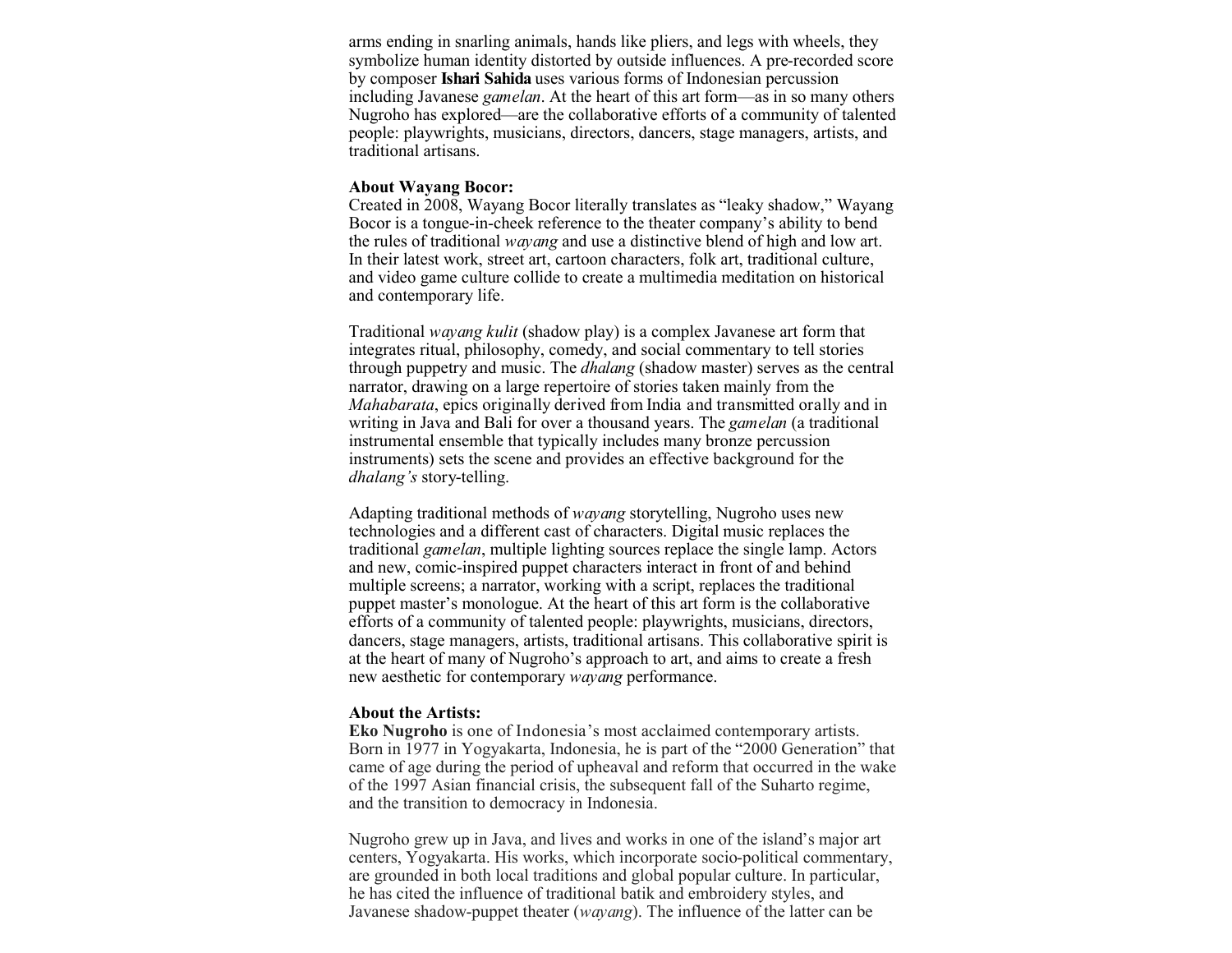seen in the strange, hybrid figures that populate his work. In 2008, he created his own style of puppet theater and established the theater company Wayang Bocor. Nugroho's work is also inspired by contemporary street art, graffiti, and comics. In 2000, he founded *Daging Tumbuh*, a collaborative zine that invites participation from non-artists. In addition to drawing and painting, he works in a variety of other media, including murals, sculpture, animation, videos, and tapestry. He often works in public spaces and with the local community.

**Gunawan Maryanto**, is a director, actor, and writer residing in Jogjakarta. He is the Associate Artistic Director at Teater Garasi/Garasi Performance Institute, where he has directed many works including: *Sri* (adaptation form Yerma by F. Garcia Lorca, 1999); *Repertoar Hujan* (2001 & 2005); *Dicong Bak* (2006); *Gandamayu* (2012) and *Krontjong Mendoet* (2012). He is also the program manager for the Indonesia Dramatic Reading Festival (IDRF). He has published many books including: *Perasaan-perasaan yang Menyusun Sendiri Petualangannya* (poems collection, Omahsore, 2008), *Sejumlah Perkutut Buat Bapak* (Omahsore 2010—the winner of Equator Literature), *The Queen of Pantura* (poems collection, Omahsore, 2013), *Sukra's Eyes and Other Stories*  (short stories, Lontar, 2015)*.* He is also an accomplished film actor.

**Ishari Sahida a.k.a Ari Wulu**, a native of Jogjakarta, Indonesia, has been deeply involved in the music industry since 1998, focuing mainly on electronic music. He performs solo electronic music under the names midiJUNKIE or WVLV. He has managed an electronic music forum called SoundBoutique since 2005. He is currently developing a contemporary gamelan group called Saron Groove. He also performs as part of duo called Rancak Arcade. In 2009, he was invloved in managing the Yogyakarta Gamelan Festival. Since 2013 he has been hosting the Yogyakarta Art Fair (Festival Kesenian Yogyakarta) by Cultural Department of Yogyakarta.

**Banjar Tri Andaru Cahyo** is a lighting designer and videographer. After graduating from Gadjah Mada University in Yogyakarta, he joined Teater Garasi in 1996, where he studied stage lighting. As a lighting designer, he has been active in the Indonesian theater scene, lighting many theater productions, as well as dance and music performance working with companies such as Teater Garasi, Gardanalla Theater, The Migrating Troop (dance), Papermoon Puppet Theatre and Wayang Bocor.

**Kusworo Bayu Aji** is an arts manager living in Yogyakarta. He was one of the founders of the Teater Garasi Company. He served as Excecutive Director from 1999 – 2013, and then became Enterprise Director until 2014. In 2014 he joined ARS Management, a creative event management company as the Co- Managing Director. He is also the Operational Director of Sahabat Bambu (Bamboo Company) in Yogyakarta.

**Ratri Kartika Sari** has been an arts manager for ten years. She was involved in Teater Garasi until March 2014. In 2014 she decided to found ARS Management, a creative event management company. She has arranged various performances such as "Kera Sakti" by Ryuzanji Company Japan in 2016; and a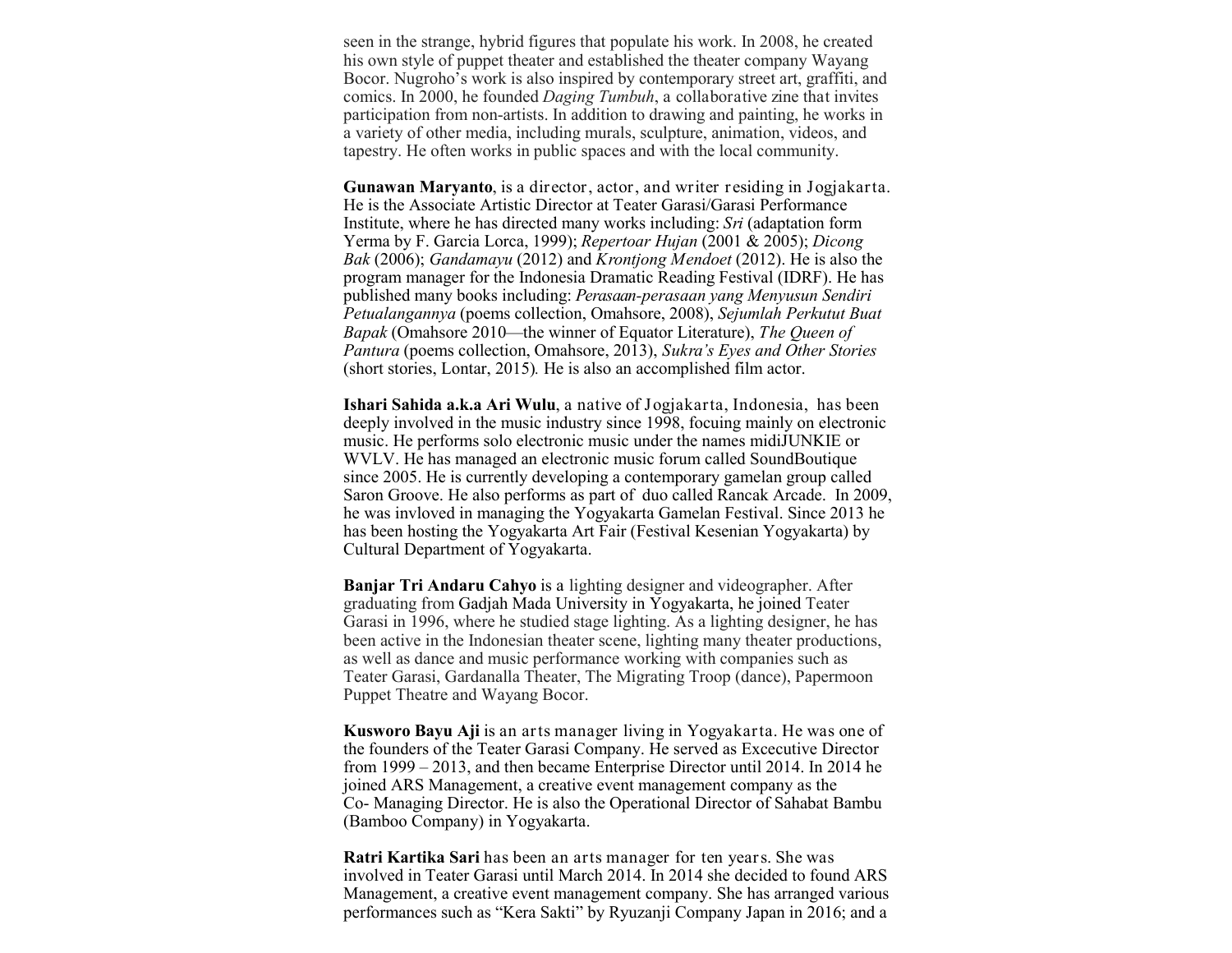Classic Dance Show by Padneçwara in Indonesia 2015. She has been the prodicution manager of Wayang Bocor since 2014. She is currently working on a Masters of Management at Gadjah Mada University Indonesia.

**Catur Kuncoro** has been an artist since 1991. In 2010, he created a puppet community known as Wayang Hip Hop. He has been involved with Wayang Bocor as puppeteer since 2008. He is also involved with other multidisciplinary arts communities. He has performed in many cities in Indonesia and abroad such as Medan, Jakarta, Bandung, Brisbane, and Lima.

**Eri Kuswanto** has been working with Eko Nugroho's studio since 2013, as sculpture technician. He has traveled with Eko Nugroho to several cities such as Jakarta, Shanghai and New York. He began working with Wayang Bocor in 2016.

**Febrianus Anggit Sudibyo**, has been working in the performing art for the past 7 years, first as an actor, then as a lighting designer and stage manager. He has worked in productions such as "Semangkuk Sup Makan Siang atau Cultuurstelser" 2016, "Bertiga Bukan Dara" 2015, and "Festival of Asia Tri Indonesia-Japan 2015." He has also worked as part of the technical team for several visual art exhibitions including "Sotheby dan Christie 2016" in Hong Kong, "Art Basel 2016" in Hong Kong, and "Art Space 2016" in Singapore.

**Octo Cornelius Tri Andrianto** is a graduate of the Indonesia Institute of the Arts. He has an interest in a wide variety of materials as a way to create a new visual art, such as wood, iron, metal and other materials, and created an installation for the Yogyakarta Bienalle Neo Nation in 2007, launching his visual arts career. His latest solo commissioned work was for Esplanade, Singapore. He also has an interest in theater, and joined Papermoon Puppet Theater in 2008, where he was an artistic engineer and also a puppeteer. He joined Wayang Bocor in 2016.

**M. Arif Wijayanto** began acting in high school in his hometown of Demak, Central Java, Indonesia. He continued his studies at the Art Academy of Drama and Film Indonesia and the Indonesia Art Institute. He is well-known by his stage name Broto Wijayanto, for his work as a pantomime. He works as a teacher in Taman Budaya Yogyakarta, and the Vocational School of Art in Studio of Kita Kita. He also works with the Deaf Art Community. He is an actor with Teater Gandrik, and an actor and puppeteer in Wayang Bocor.